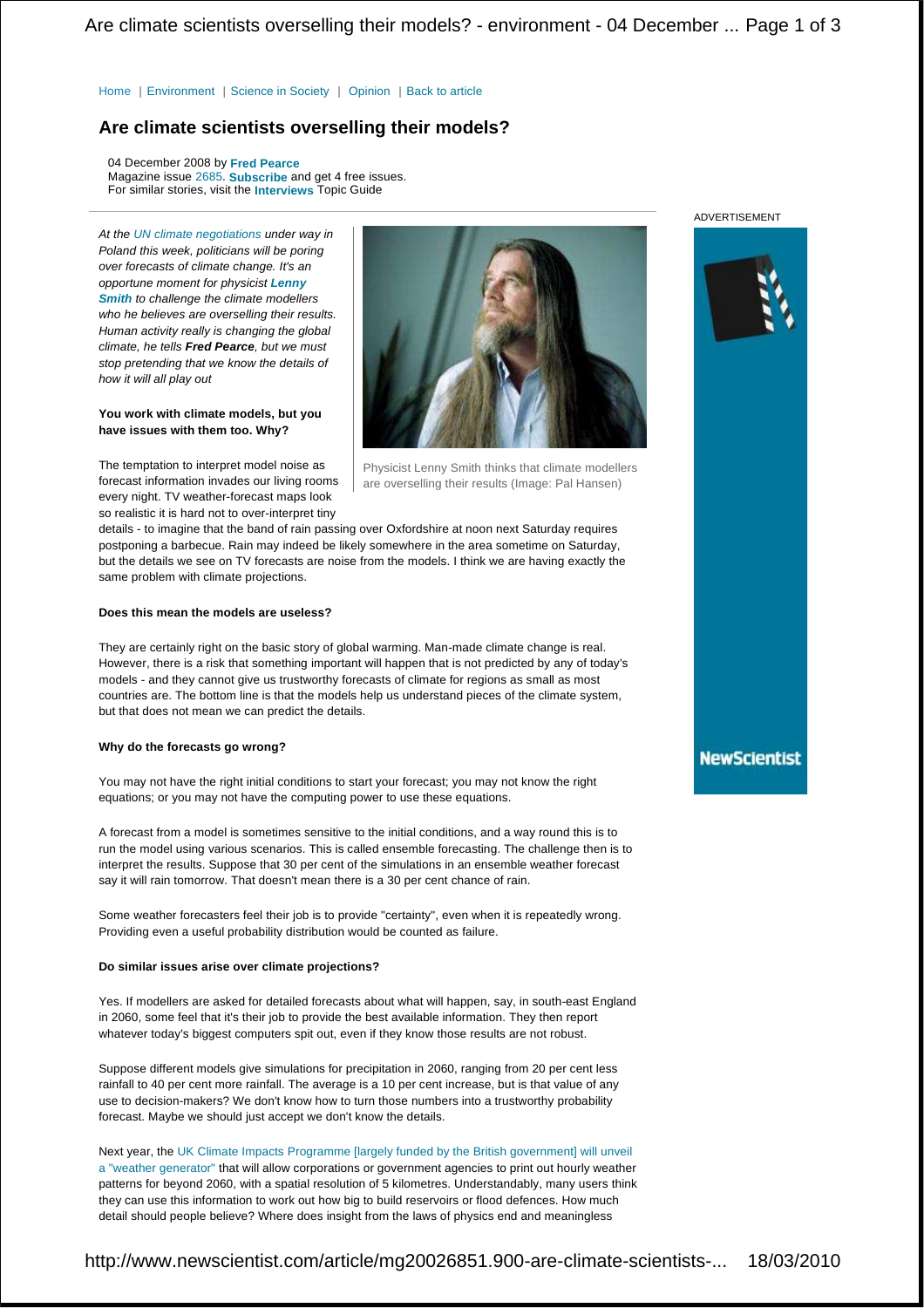happenstance from model details kick in?

# **Do you worry that the doubts you express about climate models could fuel the arguments of climate sceptics?**

Yes I do. Effective application of climate science hinges on clear communication of which results we believe are robust and which are not. Any discussion of such limits can be abused by those seeking only to confuse. But failing to discuss these limits openly can hinder society's ability to respond, and also compromise the future credibility of science.

# **How do climate scientists react to your criticisms?**

Most of the working scientists, especially the younger ones, are worried about over-interpretation. In some countries, though, national research centres are charged with both advancing the science and selling their results commercially. This must be a difficult position. It is hard for a salesman to lead his presentation with uncertainty, even if that's what the science says.

It's interesting to compare these debates with what happens in other disciplines. Seismologists practically throw rocks at each other when arguing about earthquake predictions. The climate community presents a more unified front. That's not unreasonable, because the basic physics does make sense and deserves unanimity. The downside is that if someone goes too far in interpreting model results, they don't always face proper scrutiny.

# **So should we believe the reports produced by the Intergovernmental Panel on Climate Change?**

Broadly yes - we understand a lot. You have to read the qualifiers carefully, though. In the most recent report, for instance, there is an explicit acknowledgement that the range of simulations in today's models is too narrow. That is, future warming could be greater or less than what is suggested by the diversity between models in the report. It's good that the qualifier is in there, but it is a hell of a qualifier to find on page 797.

#### **Doesn't this risk undermining the science of climate change?**

It could. I see three dangers for climate science. The first is politically or financially motivated naysayers. The second is academics new to climate science and to forecasting physical systems, like those who don't see the difference between forecasting the next full moon, which is straightforward, and the next stock-market crash, which is not. They are exploited by the naysayers.

But perhaps the greatest danger is climate scientists blatantly overselling what we know. That could bring everything down and cost the world valuable time.

> Overselling what we know could bring climate science down

### **So what should policy-makers do?**

They could help by asking scientists to explain what we know, rather than posing questions they would like answered in an ideal world.

### **And what use are the models?**

For advancing our understanding, they are fundamental. For decision-making, even given their uncertainties, they can help minimise our vulnerability. They are also a source of information about what might plausibly happen - even if they cannot yield probabilities on what will actually happen.

That is fair enough. In the real world we don't usually expect certainty, and don't have much use for averages - but we do need information about plausible risks. When I cross the street, average statistics about cars and how they are driven are of less value to me than the sound of a bus heading my way. Models help us listen for that bus. So let's forget the spurious certainties, and even the spurious probabilities, and concentrate on what matters.